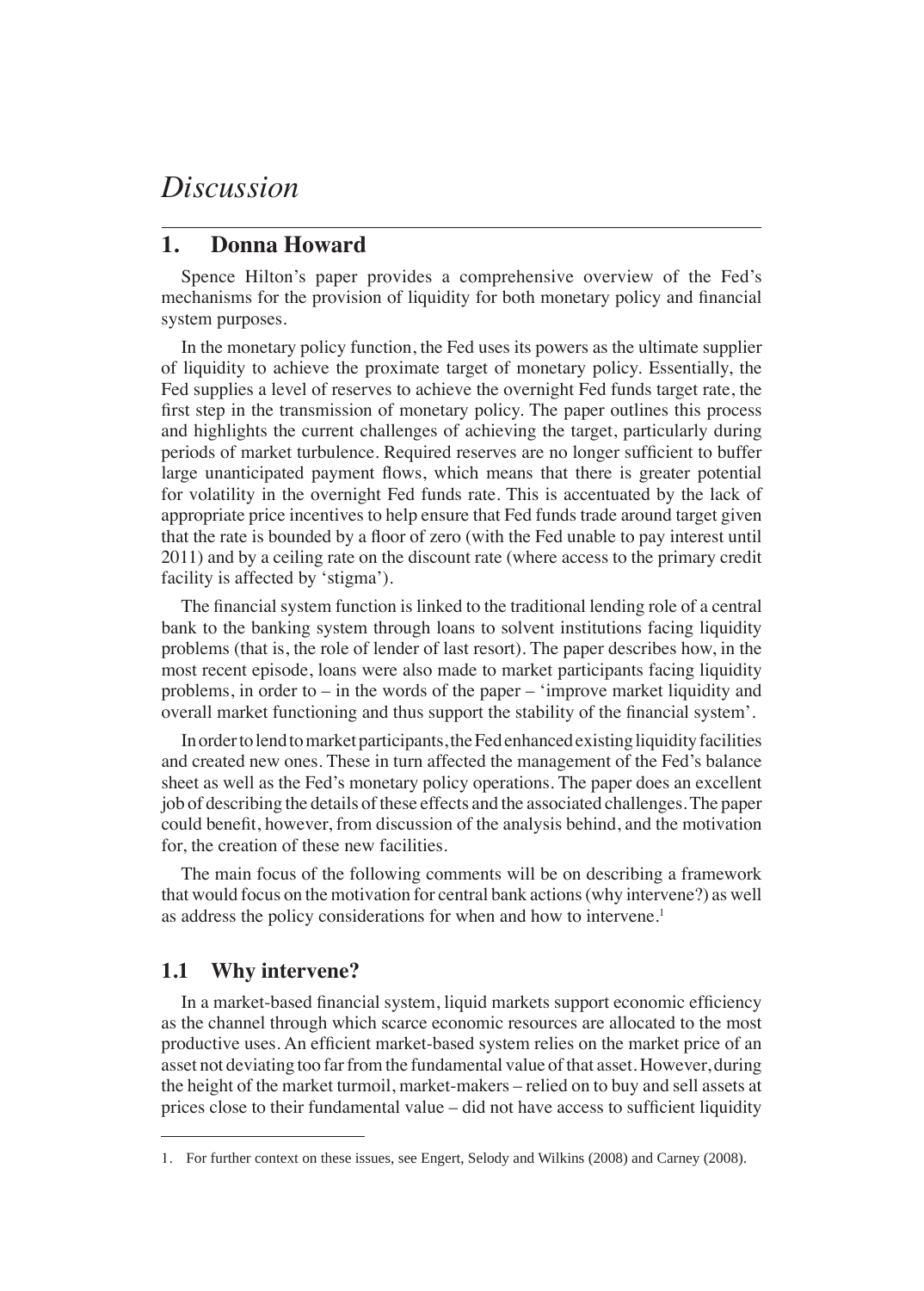from the banking system to perform this function and market liquidity suffered, ultimately threatening the stability of the financial system. Altering liquidity using traditional monetary policy tools or through reallocations to banks was no longer sufficient to maintaining liquidity in the financial system.

In response, central banks, as the ultimate providers of the liquidity, responded by introducing new variants of traditional lending operations to markets as well as to institutions.

#### **1.2 When is intervention appropriate?**

More specifically, when does a policy-maker decide to take extraordinary action for the purpose of addressing financial system stresses that could have material macroeconomic consequences? That is, what constitutes 'exigent' circumstances in the terms of the Fed's legislative authority or 'exceptional' circumstances in the terms of the *Bank of Canada Act*?

To address this requires policy-makers to consider three further questions: Can the problem/market failure, be clearly identified? Will the instruments of the central bank be effective in addressing the market failure? Finally, do the benefits outweigh the costs?

Beginning in August 2007, the broad problem was easily identified. A lack of market liquidity in various sectors of international markets, particularly the interbank market and certain credit markets, was clearly evident and there was an associated flight to 'risk-free' assets.

Determining *ex ante* the effectiveness of central bank tools was more challenging. An important consideration for entering into transactions was to identify whether the problem was temporary or permanent. This reflects the fact that although a central bank can provide liquidity, it cannot create (or recreate) markets where there is no private-sector interest in them.2

Finally, the assessment of whether the benefits outweigh the costs is perhaps the most challenging aspect of the decision, since assumptions must be made about the future impact of central bank actions. Clearly, the objective was to restore confidence by providing 'temporary' liquidity support, thus facilitating the transition to well-functioning markets and avoiding further 'excessive prudence'.<sup>3</sup> The costs

<sup>2.</sup> With respect to the Canadian asset-backed commercial paper (ABCP) market, the Bank of Canada's approach to the third-party sponsored programs (with exposures to collateralised debt obligations and, to a certain extent, US sub-prime mortgages) differed significantly from that to the bank-sponsored programs (which were predominately of a classic structure relying on loan receivables). This was based on an assessment of the permanent versus temporary nature of the problem. In the former case, a private resolution to the problem was encouraged, leading to a proposal (the Montreal Accord) to restructure the programs into long-term securities that matched the duration of the underlying liabilities. In contrast, the Bank indicated its willingness to accept bank-sponsored ABCP programs for traditional assets as eligible collateral for its standing liquidity facilities, subject to certain transparency criteria and explicit commitments by the banks to provide liquidity support to their own programs.

<sup>3.</sup> In Canada, the extension of non-routine term purchase and resale agreements – term repos – ended in mid July 2008.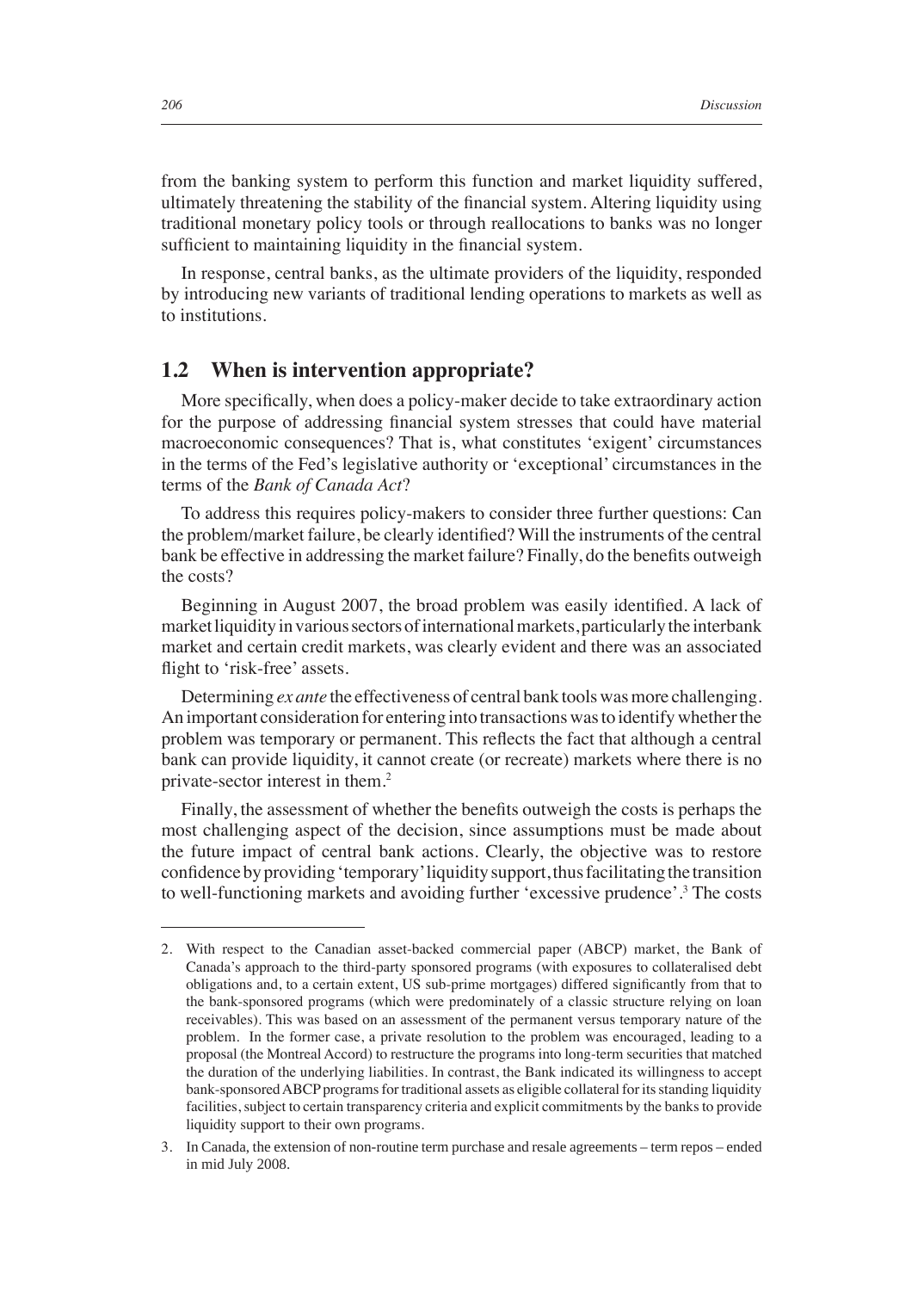to consider include the potential financial risks to the central bank, as well as the potential for moral hazard – the concern that central bank intervention will have detrimental effects on private incentives to manage liquidity and counterparty risks and therefore lead to less robust and well-functioning markets in the future.

#### **1.3 What form should intervention take?**

The nature of any intervention will depend on the circumstances and should be targeted at any market failures that have been identified. An auction mechanism, such as that utilised by the Fed for its special facilities, has a number of advantages. The competitive pricing process helps to minimise the potential for distortionary pricing of credit risk, minimises the effect of stigma (since an auction is a collective mechanism involving several borrowers simultaneously), facilitates the distinction between the monetary policy target rate and the lending rate, and also provides flexibility to vary the key parameters of the transaction (term, eligible counterparties and eligible securities) depending on the circumstances.

The term-liquidity operations can be placed into three broad categories, each targeting specific problems and each paralleling the Fed's facilities:

- 1. **term repos** can be offered to any financial market participant with marketable securities when the liquidity premium in the market is distorted;
- 2. **term loans** can be offered when individual (solvent) institutions are unable to access liquidity in markets. The collateral supporting such loans can be expanded beyond marketable securities (to loans, for example); and
- 3. **term securities lending** can be offered when premia for both high-quality and illiquid marketable securities are distorted.

With respect to future issues for Fed policy, Spence identified a number of important operational issues, including the composition of the Fed's balance sheet. For instance, Figure 3 in his paper highlights the asset allocation of the Fed's balance sheet according to the impact of each of the Fed's lending operations. It might be useful to also look at the composition by potential exposure to various assets to support an assessment of the overall risk to the Fed.

The paper does not explicitly address the broader policy issues regarding not only what a central bank can do, but also what it should do. However, the principles applied when deciding whether to enter into transactions can also apply to deciding when to withdraw a particular facility or to make it a more permanent feature of the Fed's complement of tools.<sup>4</sup> From this perspective, it would be instructive to discuss how a central bank might answer the following important (and difficult) questions:

<sup>4.</sup> In Canada, the decision to phase out the term purchase and resale facilities was taken when a range of indicators pointed to a reduction in adverse liquidity pressures. For example, when the auction rate was judged as being close to the implied future policy rate and the market rate, when bid-ask spreads narrowed sufficiently, and according to anecdotal evidence. As liquidity recovered, the Bank phased out the special facilities and again relied on markets to set prices out along the term structure, while continuing to intervene as necessary to reinforce its target overnight rate.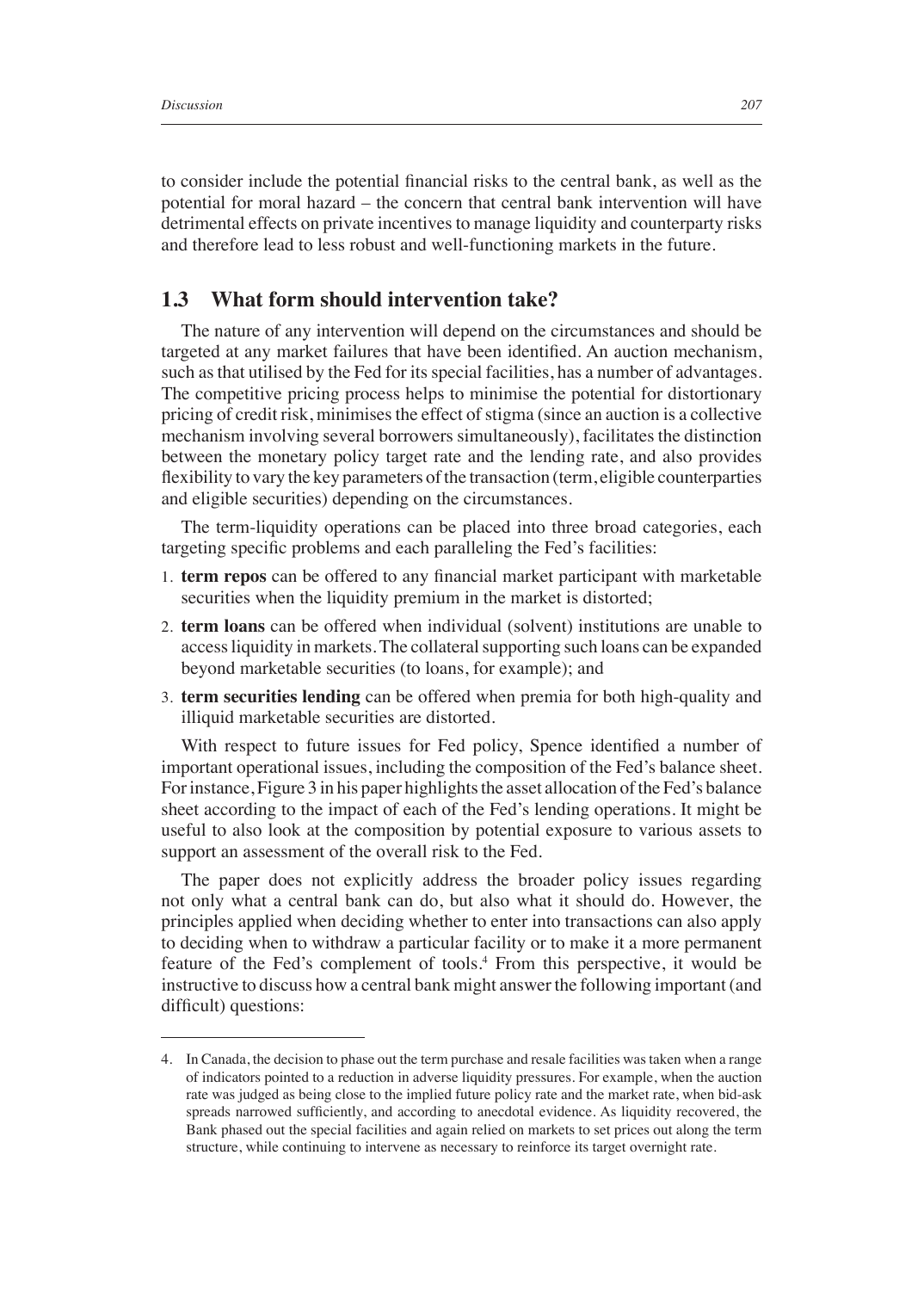- Is the problem still viewed as temporary?
- Are the bank's actions still assessed to be effective in resolving the situation?
- Do the benefits still outweigh the costs?

Answering this latter question requires an assessment of whether private incentives have been distorted further such that risks to the financial system are increasing rather than diminishing, whether there are risks to the independence of the central bank in a blurring between its role and that of the fiscal authority, and whether there is too much risk being borne by the central bank such that its future effectiveness as the monetary authority is compromised.

Spence Hilton's paper provides an overview of the Fed's liquidity provision and associated challenges currently and in the future, but it goes without saying that there is sufficient fodder to feed discussion and debate about central bank policies during financial market turmoil – as well as the associated operational aspects – for years to come.

## **References**

- Carney M (2008), 'Principles for Liquid Markets', remarks to the New York Association for Business Economics, New York, 22 May. Available at <http://www.bankofcanada. ca/en/speeches/2008/sp08-6.html>.
- Engert W, J Selody and C Wilkins (2008), 'Financial Market Turmoil and Central Bank Intervention', Bank of Canada *Financial System Review*, June, pp 71–78. Available at <http://www.bankofcanada.ca/en/fsr/2008/fsr\_0608.pdf>.

# **2. General Discussion**

The general discussion focused on the effect that new liquidity facilities offered by the US Federal Reserve may have on its operations. One participant was interested in what would happen to the ability of the Fed to act as a lender of last resort if US treasury securities fell to a very low share of the Federal Reserve's balance sheet, given that the Fed was prevented from purchasing treasury securities directly from the US government. In response, Spence Hilton reiterated points made in his paper, indicating that in this scenario the Fed would have the option of issuing its own securities, or requesting the US government to issue securities, with the money raised to be deposited at the Fed. Another participant noted that the reserve maintenance period for US banks was longer than the daily management system used in Australia and Canada and questioned whether this reduces the ability of the Fed to gauge the demand for cash by banks, which varies on a daily basis. Yet another participant wondered whether an authority to pay interest on overnight funds would allow the Fed to move towards setting a daily reserve target. In reply, Spence Hilton suggested that the Fed generally thought the longer maintenance period was a helpful feature that smoothed volatility.